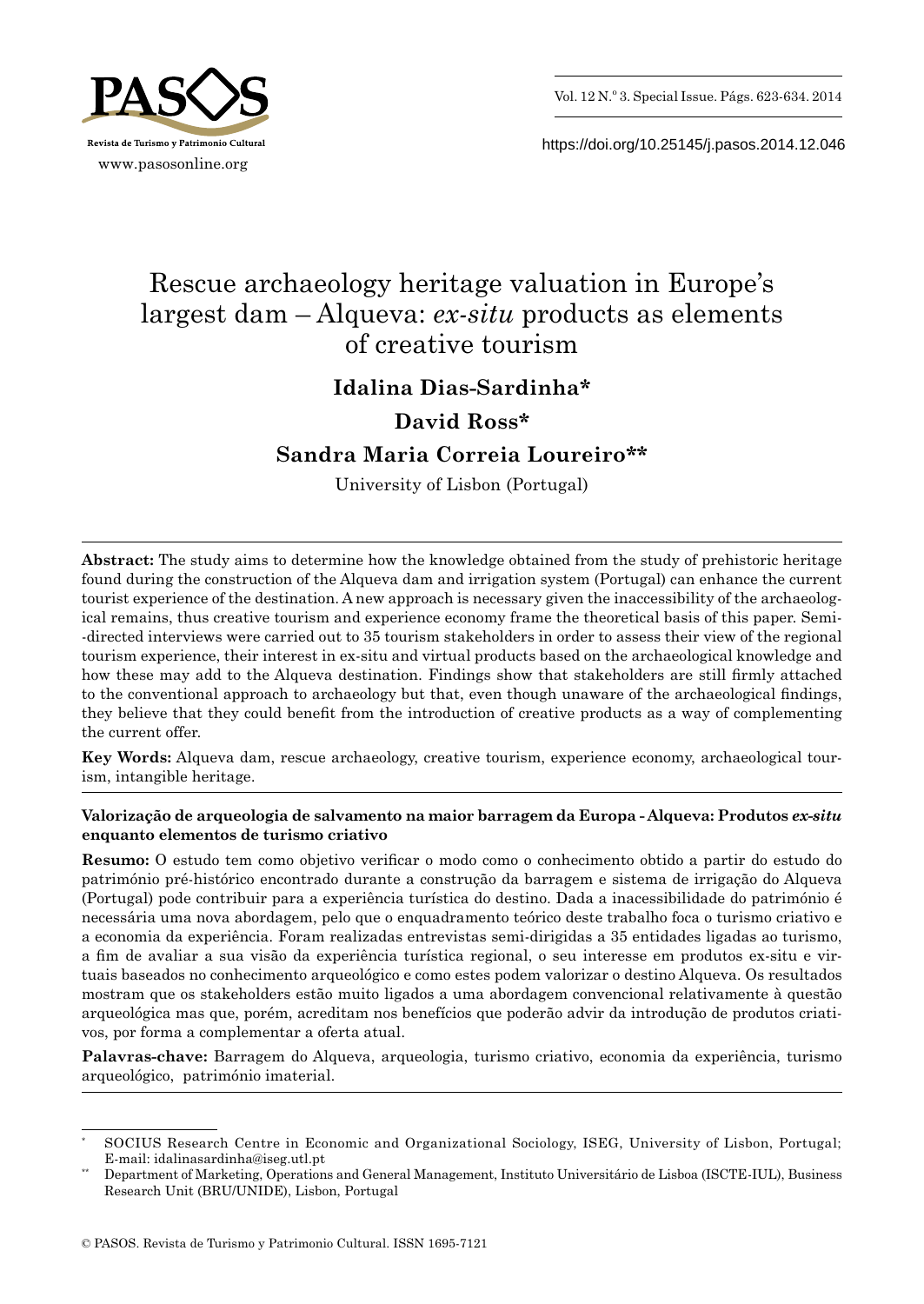#### **1. Introduction**

The knowledge produced by archaeological research provides a window into the past of a people, helping to understand and to strengthen their historical and cultural identity. The way that such knowledge is conveyed, namely by means of tourism, in this case cultural and creative tourism, is the theme of this paper.

The practice of archaeology has been changing during recent decades, turning more and more to the rescue intervention related to development expansion and the prevention and mitigation of impacts of large construction projects. Since the drafting of the Environmental Impact Assessment (EIA) European Directive in 1985 and the 1987 Environmental Law, in Portugal, it is required that the project for the construction of large building works include in the EIA the evaluation and recording of the archaeological heritage to be affected by the construction before it is destroyed (Ferreiro, Gonçalves, and Costa, 2013).

This practice is also called commercial or contract archaeology, for it prompted the rise of businesses specializing in archaeology whose work currently represents about 90% of the archaeological research conducted in Portugal (Bugalhão, 2011).

Similarly, the tourism industry has also undergone tremendous changes over the last decades. Apart from basic services, tourism currently aims to provide a unique experience (Richards and Wilson, 2006; Stamboulis and Skayannis, 2003; Waitt, 2000), as is the case of cultural tourism, for instance, where the tourist seeks above all to *"*discover, learn and explore the attractiveness of a region*"* (Turismo de Portugal, 2006: 9). In this way, cultural tourism has become a form of commodification of culture, in that it manages to transform cultural heritage into consumable experiences (Pereiro, 2009). The same applies to creative tourism. Stemming from cultural tourism, creative tourism seeks to stimulate the creative streak of the consumer by structuring the destination and the products in a way that encourages tourist participation in activities that fuel their creative expression. This process allows to achieve an almost uniqueness of the tourist experience that is difficult, if not impossible, to replicate (Richards, 2011a).

This study is part of the ongoing project *Funerary practices in Alentejo's Recent Prehistory and socio‑ ‑economic proceeds of heritage rescue projects* (Ref. *PTDC/HIS‑ARQ/114077/2009)*, which focuses on the study of prehistoric funerary practices in the low Alentejo region and the creation of knowledge diffusion models produced over non -accessible (or totally dismantled) archaeological heritage, while simultaneously attempting to merge the archaeological problem and its accessibility by the general public. The purpose of the present study is to test the relevance and value of non -accessible archaeological heritage for the development of *ex‑situ* and virtual tourism products and services that enable a certain region (Alqueva, Portugal) to become a destination of archaeological interest. We aim to understand specifically how the stakeholders of the regional tourism sector perceive and value the archaeological knowledge obtained in the Alqueva region, particularly from two Neolithic necropolises, and what their expectations are in what concerns the potential use of this knowledge from a creative tourism perspective. Moreover, we analyse how stakeholders view these creative products with regard to the overall tourism experience of the Alqueva destination.

To meet these goals, and in order to get a deeper understanding of the stakeholders' view (Albarello *et al.*, 1997), we used a qualitative method based on semi -directed interviews held with representatives of public authorities and tourism promoters of the study area.

The paper first presents a brief summary of the literature that contextualizes the study in its theoretical framework of the concepts, namely creative tourism and experience economy. Secondly, the Alqueva dam and the archaeological findings are presented, followed by a description of the applied methodology. We then present and discuss the results, followed by the conclusion.

#### **2. Rescue archaeology and creative tourism**

One of the primary peculiarities of rescue archaeology is the fact that in most cases only the knowledge of the past obtained from archaeological research is kept, according to the so-called "principle of conservation by scientific record." Prior to the execution of a construction project, the archaeological remains unearthed at the construction site are studied and documented and afterwards, except for a few specific cases, they are destroyed in order to give rise to the proposed building work. As a result, only the archaeological knowledge of the studied site remains for future reference (Silva, 2005). The valuation of this knowledge through its use for tourism purposes is not possible by conventional means (*i.e*. visit to archaeological sites); hence a different approach is necessary. Creative tourism has the potential to provide an innovative approach to intangible assets that result from rescue archaeology intervention.

The huge growth in cultural tourism in recent years has led to the search for new ways of designing tourism products (Richards, 2011b). Thus, there has been a growing interest in creative tourism with the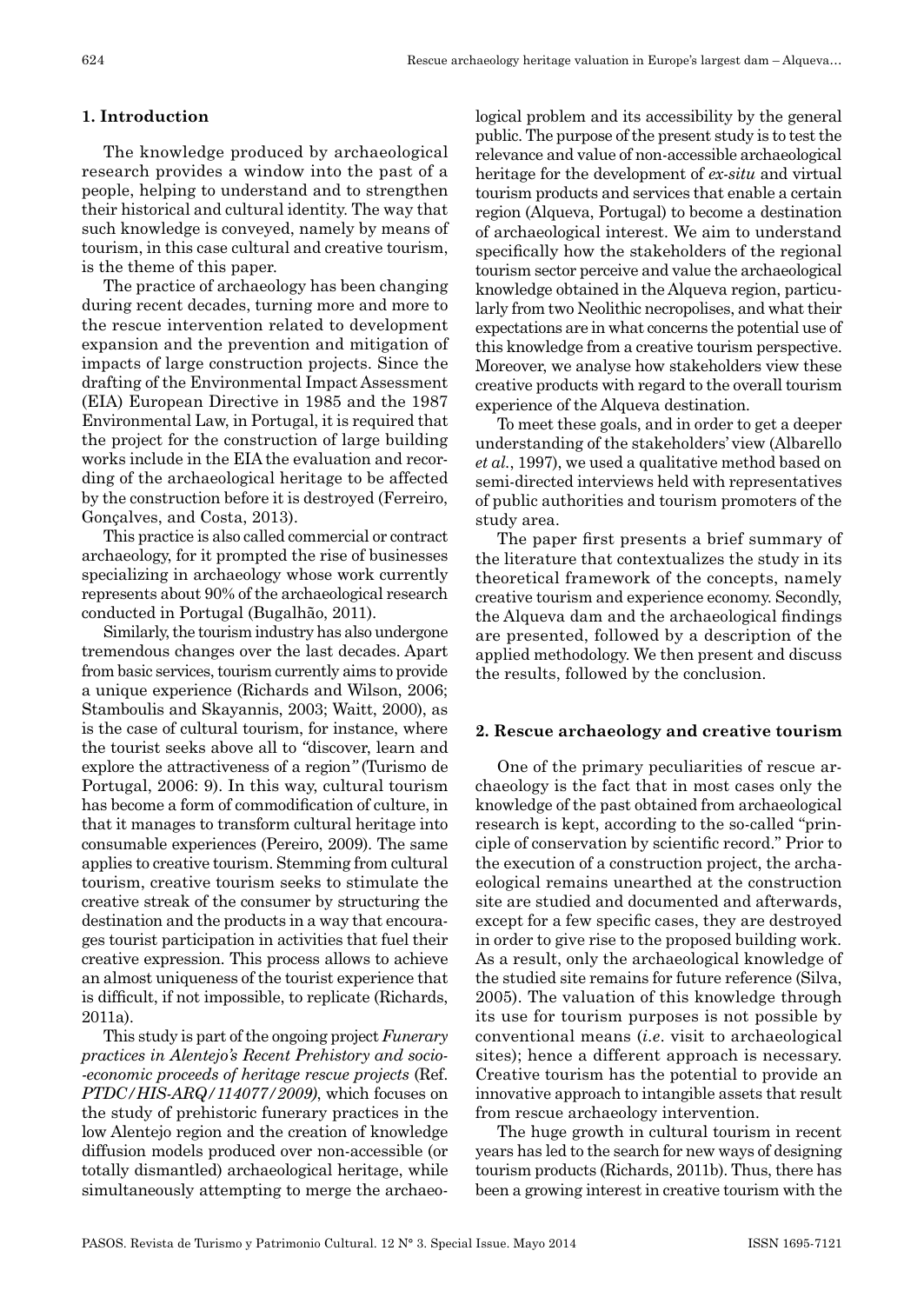intention of differentiating products in the overcrowded marketplace (Richards and Wilson, 2006; Stamboulis and Skayannis, 2003). UNESCO defines this type of tourism as "travel directed toward an engaged and authentic experience, with participative learning in the arts, heritage, or special character of a place, and it provides a connection with those who reside in this place and create this living culture" (UNESCO, 2006: 3). Rather than providing a product for passive consumption, creative tourism encourages the active involvement of the tourists with local people in local activities, thus enabling them to develop their creative skills. Creative tourism, therefore, seeks to differentiate itself from mainstream tourism by offering greater freedom for the consumers to create their own product which, by reflecting their own interests, makes the overall experience more personal, authentic and impossible to be duplicated by someone else (Richards, 2011a).

Creative tourism products frequently provide the opportunity to participate in day -to -day activities, *e.g*., the production of local crafts, cooking workshops for local cuisine or other typical activities that represent the region's uniqueness (Richards and Wilson, 2006; Tan, Kung and Luh, 2013). What distinguishes creative tourism is the fact that tourists can interact, develop and express their creative sides and participate in creating their own product. One of the reasons for the success of this kind of product is the fact that all of us are creative to some degree, each person in his/her own way (Tan *et al.*, 2013).

#### **3. Experience economy**

The development of creative tourism from cultural tourism can be traced back to the experience economy (Richards, 2011a). According to Pine and Gilmore (1998), after a first economic stage essentially based on transactions of primary goods, followed by a phase of industrial production and another dedicated to the production of services, the experience economy emerged as the fourth stage in economic development. In the latter, the aim is to stimulate the senses and emotional and rational aspects of the consumer in order to ensure a memorable experience of unique contours (Oh, Fiore and Jeoung, 2007; Pine and Gilmore, 1998).

Creative tourism has like no other tourism form embedded this experiential perspective. Whereas tourism activity was previously limited to providing the opportunity to visit and enjoy other places and cultures, today we witness a great demand for "authentic experiences" and products which, more than allowing the visit, encourage as much as possible the participation and involvement of the tourist in the destinations activities in an attempt to devise an experience of total cultural immersion (Hayes and MacLeod, 2007; Richards, 2011b; Stamboulis and Skayannis, 2003).

This experience is far more dependent on the irrational and emotional side of the consumer, since it goes against the conventional business logic that takes the consumer as a rational thinker (Schmitt, 1999; Gentile, Spiller and Noci*,* 2007). The important thing here is to capitalize on and profit from the emotive aspects that a product stirs in the consumer. Gentile *et al.* (2007) go further and state that it is not only about selling an experience, but rather a way of understanding the consumers as individuals and trying to create a holistic relationship between them and the brand, offering items and contexts so that they may craft the experience on their own (even if unconsciously) thus developing an emotional relationship with the firm.

To clarify this level of consumer involvement, Pine and Gilmore (1998) suggested a conceptual framework that structures the experience into four realms. Therefore, depending on its degree of participation, immersion and absorption, the consumer experience can be classified in the realms of Entertainment, Education, Esthetic and Escapism (4E Model) (Figure 1). An experience may combine the dimensions and simultaneously stand in one or more realms. Indeed, according to Pine and Gilmore (1998) and Gentile *et al.* (2007), an *optimal experience* will be that which evenly combines all realms. However, this concept is debatable, as the value of the experience depends mainly on each person's expectations and desires and the transformation that it can effect in the individual (Morgan, Elbe and Curiel, 2009).



**Source:** Pine and Gilmore, 1998.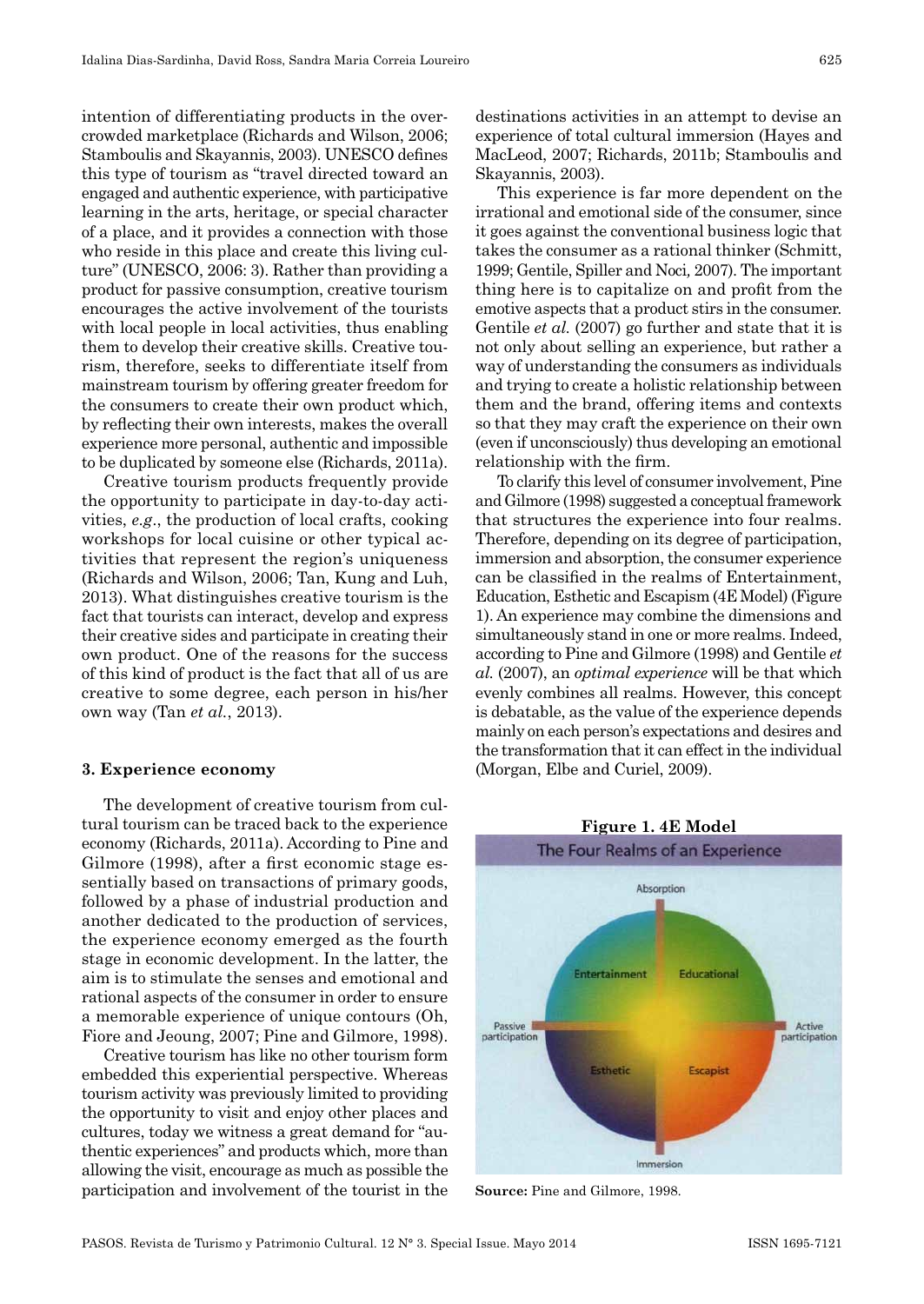Nevertheless, despite the utility of Pine and Gilmore's (1998) 4E Model to conceptualize the experience as a marketable product, be it touristic or not, there are few empirical instruments that allow for an effective evaluation and operationalization of the experience (Morgan *et al.*, 2009; Oh *et al.*, 2007). Hence, some authors have carried out exploratory studies and sought to build scales that make it possible to assess the tourism experience based on this conceptual model.

Oh *et al.* (2007) applied a Likert response survey to guests and owners of Bed & Breakfast units in order to measure their perception of the experience in light of each of the four realms and understand which ones were most valued in the consumption/planning

of the accommodation experience. The study also sought to create theoretical variables to assist promoters in interpreting the experience of tourists so as to better plan their products.

In addition to the planning of products, likewise a destination should be arranged strategically and can gain if there is an understanding of the current trends in the tourism industry. Thus, some authors, such as Morgan *et al.* (2009), analysed the perception of tourism promoters from three localities concerning the transition from a service economy to an experience economy, as well as the implication that this concept has in destination management and the strategic planning of their products. For this purpose, the authors led interviews in order to identify what kind of experience the promoters aimed to provide to their customers, whether this process was done consciously or unconsciously, and their opinion about this new management approach. In these interviews, in addition to questions, cards with sentences were handed out that gave the promoters the opportunity to reflect and comment directly on the ideas present in the literature on the subject, particularly if they thought the current economy was, in fact, directed toward the transaction of experiences.

In sum, the 4E model has been a helpful tool for strategic planning of touristic products and destination management.

### **4. The Alqueva dam and archaeological findings**

The Alentejo is a region with low rainfall and low population density. The history of the Multi- -Purpose Alqueva Dam (EFMA) dates back to

**Figure 2. Map of Alqueva Great Lake and Location of sample municipalities**



**Source:** adapted from EDIA, n.d.b.

1957, the year the Alentejo Irrigation Plan was developed with the aim of improving conditions for agricultural development in the region. After several decades of advances and setbacks, concreting the dam began in 1998 and was completed in 2002, giving birth to the largest artificial lake in Europe. However, the EFMA, which also includes the primary and secondary irrigation system in addition to the lake, directly affects a much larger area that spans about 10,000 km² (EDIA, n.d.a). The Alqueva dam is located between the municipalities of Vidigueira, Moura and Portel and the Great Lake stretches towards north, covering an area of 250 km² (Figure 2).

During these years several environmental impact studies and many archaeological interventions were conducted, intensified from 1995 onwards by the outbreak of the Foz Côa dam case (Silva, 2002). The huge expanse of land affected by the EFMA and the resulting archaeological interventions in the region - one of the most intensely excavated territories in Portugal - revealed empirical data that allow to know with particular detail the communities that lived in this territory for centuries and trace the history of the region over the last 8000 years (Fabião, 2002; Oliveira, 2002).

Some of the most significant findings in the area are Neolithic necropolises. For this study, two funerary complexes of particular relevance are used as references: the necropolis of hypogea Outeiro Alto 2 (located in Serpa municipality) and the funerary complex of Sobreira de Cima (Vidigueira municipality). Both reflect in exemplary manner the possible outcome of rescue archaeology intervention: the first because it has been closed off on an artificial island in the middle of an irrigation tank, preventing easy access to the site; the second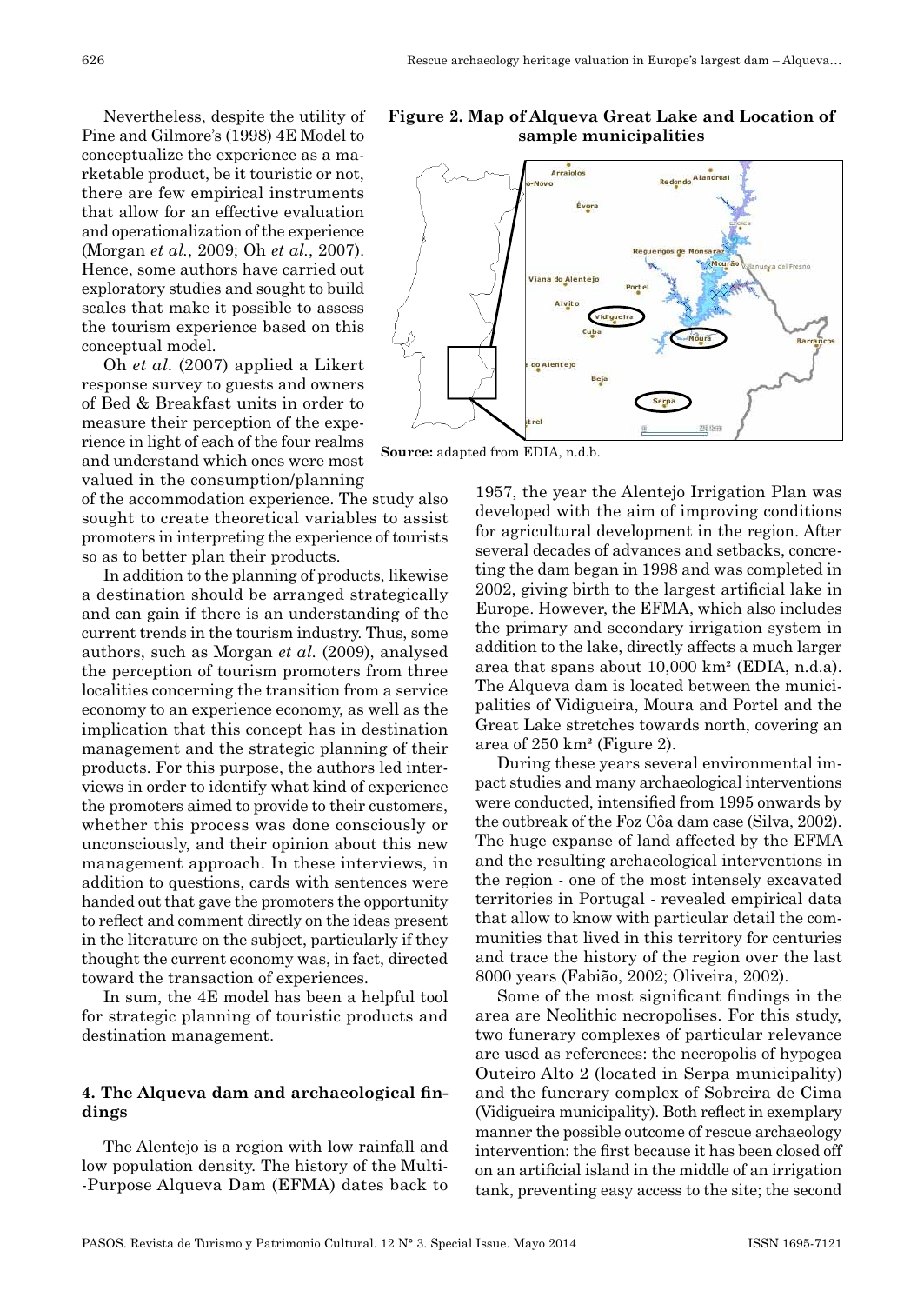because it was found during the construction of an electrical substation, so consequently the safety measures due to high -voltage are incompatible with the presence of visitors or tourists.

#### **5. Methodology**

In order to meet the goals proposed in this study, data collection was conducted through semi- -structured interviews with local and regional stakeholders connected to the tourism industry.

### **5.1. Sample selection**

The geographical area covered by this project is the Alentejo, specifically the region south of the Alqueva dam, and includes the following municipalities: Beja, Serpa, Ferreira do Alentejo, Alvito, Cuba, Vidigueira, Moura, Barrancos, Aljustrel, Castro Verde, Mértola (in Portugal); and part of the province of Huelva, in particular Rosal de la Frontera and Aroche (in Spain). Due to the large extent of the area covered, we restricted this study to a sample of three municipalities, namely Serpa, Moura and Vidigueira, the area where the two main archaeological sites of this project were found (Serpa and Vidigueira). Moreover, the municipality of Moura was also included in the sample because, despite the fact that the Sobreira de Cima necropolis is located within the boundaries of Vidigueira municipality, it is geographically closer to the city of Moura.

Stakeholder selection was based on the Andalusian tourism cluster map (Lastra -Anadón *et al.*, 2011) assuming a similar framework for a possible tourism cluster in this area of Portugal and Spain. Stakeholders of the sample were categorized according to the scope of action taking into account the classification suggested by Grimble and Wellard (1997) namely: regional, local on -site and local off-site.

The regional stakeholders included the institutional organizations responsible for the management, coordination and tourism promotion in the Alentejo, as well as archaeological experts of the region.

The main inclusion criterion on the local scale was the geographical distance to the archaeological sites of reference. Thus in Serpa priority was given to stakeholders in the parish of Brinches; or Pias if there were none, since the Outeiro Alto 2 site is located between the two villages. In Vidigueira priority was given to stakeholders in the village of Marmelar, near Sobreira de Cima; or Pedrógão do Alentejo, the seat of the parish, if there were none. In Moura priority was given to stakeholders of the city, as it is the urban center closest to the Sobreira de Cima graves. The local on -site scope refers to the villages of Brinches and Marmelar and the off-site refers to interviewees from Pias. Pedrógão, Serpa, Vidigueira and Moura. Interviews were held with representatives of governing bodies (town halls and parish councils), museums and cultural associations, producers of local products and handicraft and owners of private sector companies: tour operators, hotels and restaurants.

A total of 35 interviews were carried out from February through May 2013.

#### **5.2. Analytical tools**

The interview was structured in two parts. The first part consisted of a set of questions grouped under the following goals: (i) to examine the Alqueva tourism destination in light of the experience economy; (ii) to understand the stakeholders' perception of the archaeological works undertaken in Alqueva and the touristic value of the knowledge obtained; (iii) to understand their views on the operation and benefits of archaeological knowledge of Alqueva and associated products for the regional tourism market.

In the second part of the interview we handed out four cards with selected sentences to understand how the stakeholders perceive the four realms of experience and place the archaeological tourism products within Pine and Gilmore's (1998) 4E model. Unlike Oh *et al.* (2007), the interview script used by Morgan *et al.* (2009) does not address directly Pine and Gilmore's (1998) 4E model. Therefore, and given that the size of our stakeholder sample was not adequate for the use of surveys, we took some of the questions raised in Oh *et al.*'s (2007) survey and adapted them to the form of cards used by Morgan *et al.* (2009). A single sentence that best represents the nature of each realm was drawn from Oh *et al.*'s (2007) questionnaire for each card, and in some cases two items were combined in the same card for clarification purposes. The following sentences were used:

- 1) Archaeological tourism should provide the chance for tourists to learn something new and increase their knowledge. *(Educational realm)*
- 2) Archaeological tourism should be attractive and stimulate the senses of the tourist. *(Esthetic realm)*
- 3) Archaeological tourism should allow the visitor to relax whilst watching recreational activities and events for his/her entertainment. *(Entertainment realm)*
- 4) Archaeological tourism should allow visitors to forget about their daily routine and encourage their participation in different activities. *(Es‑ capist realm)*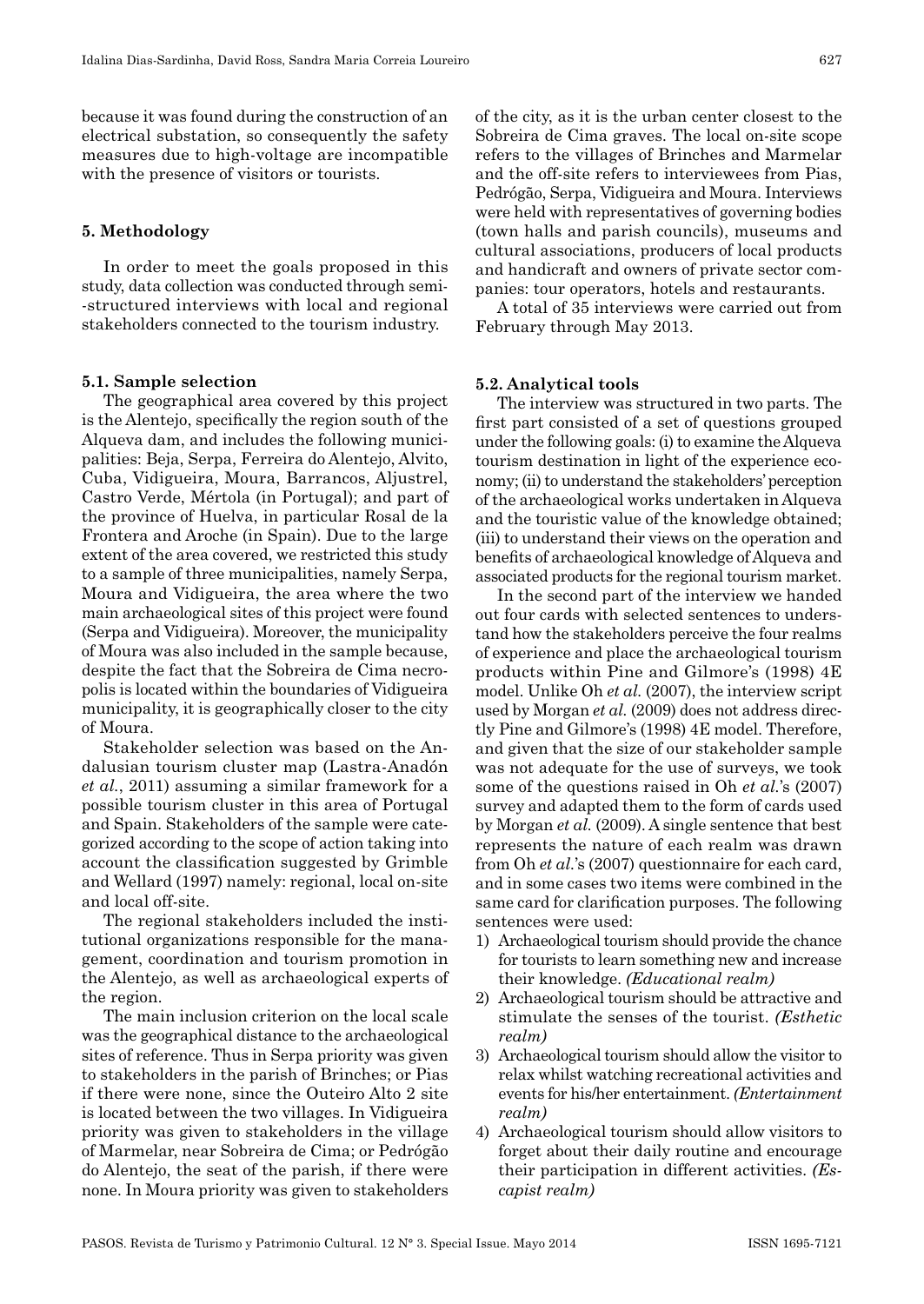# **5.3. Data processing and content analysis**

The interview script was tested on the first five interviews and then subject to minor adjustments. All interviews were recorded on audio, each lasting on average 45 minutes (total of 26 hours and 50 minutes), and were later transcribed by the researchers. Content analysis of the interviews was performed with the assistance of MAXQDA 11 computer software, and the resulting categories obtained by axial coding (Saldaña, 2009). These categories are:

Group 1. Perception of tourism in Alqueva: The first category reflects the stakeholders' perception of the Alqueva tourism market, the most relevant tourism products and resources, description of the destination before and after construction of the dam including product diversification, and the potential of the Great Lake for tourism. It also includes thoughts on a few other issues, such as expectations about the future of the destination and problems that affect tourism development.

Group 2. Perception of rescue archaeology intervention: This includes the stakeholders' knowledge about the archaeological works that took place during the construction of the Alqueva dam and irrigation system as well as their opinion on the value of the archaeological heritage for local communities and for tourism. Some examples of current tourism projects that benefit from archaeology are also referred.

Group 3. Operationalization of archaeological knowledge: This category covers the opinions of stakeholders on the possibility of developing tourism products based on the archaeological knowledge, plus their comments on how these products can be combined with their current business. It also relates to issues concerning the promotion and marketing of these products and the need to assess the market before product development can take place.

Group 4. Experience realms of archaeological tourism: The final group comprises the results on the relevance of each realm of experience defined by Pine and Gilmore (1998) for archaeological tourism. Stakeholders received four cards, each with a different sentence describing one realm, and ranked the cards according to what they believed was more important in an archaeological tourism experience. Their comments about the realms were also collected.

### **6. Results**

# **Group 1. Perception of tourism in Alqueva**

• Tourism in Alqueva

Four participants (n=4) stated that prior to the dam there was no significant tourism activity in the Alqueva region and that it was similar to the rest of the inner Alentejo. Currently, the region's most popular tourism products and resources are food and wine (and related products: food festivals, wine routes, etc.) (n=12), its architectural/historical heritage and museums (cultural tourism) (n=9), with handcrafts (n=4), house-boats and nautical recreation (n=3), landscape (n=2), the rural setting (n=2) also mentioned. Less significant are, according to the stakeholders interviewed, hunting tourism (n=1), birdwatching (n=1), nature and active tourism (n=1), despite the region's potential.

Five respondents mentioned that the dam has the potential to become a structural element for tourism in the Alentejo, although others (n=3) are doubtful about its tourism potential, justifying their opinion with similar tourism projects related to dams in the past that have failed. An entrepreneur said the Great Lake has created the conditions for it to become a "tourism destination" in the definition of WTO, although the regional tourism authorities are more cautious, acknowledging that the region has gained visibility and an important resource but which is still not significant in terms of market.

• Impact of the dam

Regarding the impact of the dam on tourism, some stakeholders (n=8) stated that there was an increase in demand after the construction of the dam. Ten others said there was a great movement of people visiting to see the dam finally built, although these contribute little to the tourism sector (n=4). However, most interviewees (n=12) stated that, apart from this sightseeing activity, there was no increase in tourists visiting the region after the inauguration of the dam in 2002. Similarly, although there is a new feature – the Great Lake – few new tourism products have been developed which are associated with it (n=5). An exception is the example, several times mentioned (n=7), of the Amieira Marina, a local tour operator that rents boat -houses to tourists who wish to cruise the lake, a product which has become pivotal in the region. There is also the Dark Sky Alqueva, an astro -tourism project, although it is still in an early stage and therefore its acceptance as a full "tourism product" is arguable, as two respondents stated.

This lack of demand is attributed by stakeholders to several limitations, such as the absence of infrastructure (n=10) (low accommodation capacity or lack of piers to support nautical and beach leisure activities), desertification (n=6) and aged population (n=3), poor quality of the water (n=3), a fragile business environment (n=2) and the current economic crisis (n=2).

A tourism entrepreneur summed up the sense of dashed expectations regarding the impact of the dam: "There was so much talk about Alqueva, as a great national hope, not only for the irrigation, but in what concerns tourism it came to nothing. All people spoke of were projections".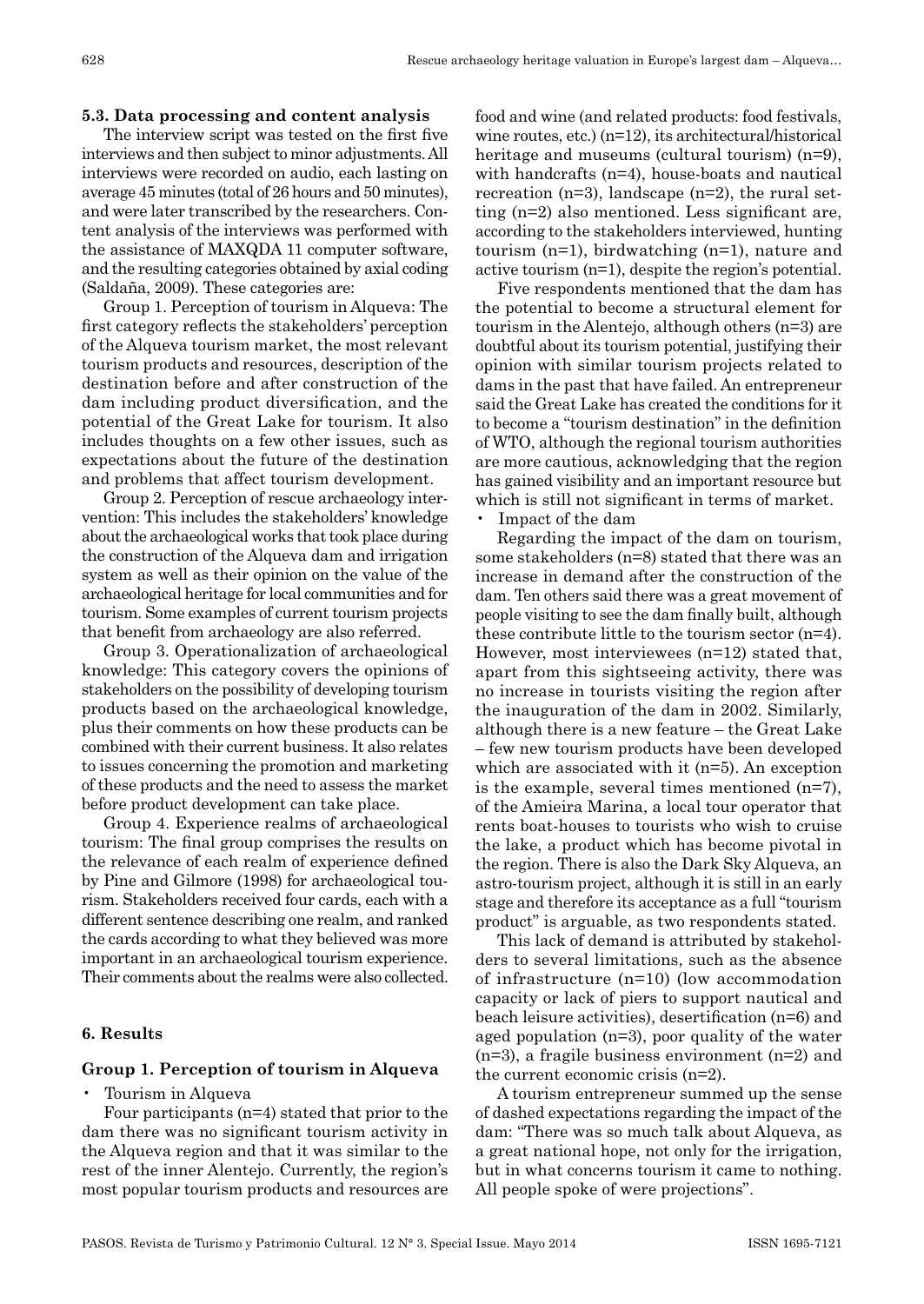#### **Group 2. Perception of rescue archaeology intervention**

#### • Archaeological works

Apart from the experts, who follow the archaeological research done in Alqueva and its results, and are aware of its scientific and empirical relevance, there is general lack of knowledge on the part of the local and regional tourism promoters (n=15) in regard to the archaeological intervention held during the EIA of the Alqueva dam. There is a widespread notion that the building works involved teams of archaeologists, but very few stakeholders actually know what was found. Only five of the respondents, namely public authorities, said to have followed the excavations but still do not know their scientific relevance.

However ignorant, still stakeholders argued that archaeology is an important part of regional tourism, as there are plenty of archaeological sites in the region, mostly megalithic monuments (a reference in tourism), and many (n=10) showed great interest to know the results, unable to understand the reason why this information has not been disclosed to the tourism stakeholders and local communities beyond academia.

• Touristic value of archaeology

With regard to the touristic value of archaeology four experts revealed that the archaeological heritage in general is not a feature that attracts many tourists compared to other resources. Moreover, two experts and those who are aware of the findings in Alqueva recognized that, despite their great scientific value, most of the pieces found are not sufficiently attractive for the conventional tourist market.

On the other hand, despite the widespread ignorance about the results, many stakeholders (n=19), both private and public, believe that the archaeological knowledge of the region can be a feature of great value to the tourist market, e.g., as a differentiating factor of the destination (n=1). Nonetheless, some respondents (n=6) noted that it is a resource and not a product, a resource which they believe is currently under exploited and which may become an important element for tourism development in the region, although this will depend on the sensitivity towards archaeology of the people in decision -making positions (n=3), the investment made (n=2) and the use of this knowledge according to the tourism demand rather than scientific interest, i.e., archaeological tourism products should not be "too scientific" (n=3). Five respondents stated that the archaeological knowledge may come to leverage future developments, namely in cultural tourism.

However, nearly half of the stakeholders (n=15) argued that archaeological knowledge should not be used for the development of tourism products *per se*, rather it should be used to supplement other products existent in the region. As a matter of fact, tourists who come looking for archaeology also have other interests (n=4), so it is a matter of interweaving the knowledge into these products and services. The stakeholders' interest in the valuation of archaeological knowledge is based on their concern in enhancing their own business or activity. Thus, archaeology is seen as a way to supplement what already exists, creating new business opportunities and expanding current activity. Some relevant examples of archaeological heritage in the complementary context were mentioned, such as the Archaeological Complex of Perdigões (which is used as a complement to wine tourism), the Dark Sky Alqueva (which uses some megalithic monuments for star gazing sessions), or the S. Cucufate ruins in Vidigueira.

• Value of archaeology for local people

Nearly one third of the stakeholders (n=9) said that there is a general "feeling" that archaeology is an important part of the regional cultural heritage and identity. However, some warned of conflicts that frequently take place and the need for awareness and dissemination of archaeological practice and results. The most common case is that of farmers which come across archaeological remains on their land, destroying them without notifying the authorities so as to not lose the piece of land for cultivation. Some resentment towards archaeologists was identified, based on the lack of knowledge and understanding about archaeology's value and working methods, and these conflicts may hinder tourism development based on the archaeological heritage.

# **Group 3. Operationalization of archaeological knowledge**

• *Ex‑situ* archaeological tourism

With regard to the use of archaeological knowledge for the development of creative tourism products, some stakeholders (n=4) seemed confused by the fact that the archaeological remains found were made inaccessible. Nevertheless, the need to develop innovative products with a strong emphasis on creativity was referred (n=2), as was done for example in the Dark Sky Alqueva project.

Several suggestions were made concerning the kind of product that could use this archaeological knowledge in theme development. These were: musealization and exhibitions (n=14), ICT and digital restitution of the findings (n=8), creation of related labels for regional products (e.g., olive oil, wine, cheese) (n=8), arts and handcrafts inspired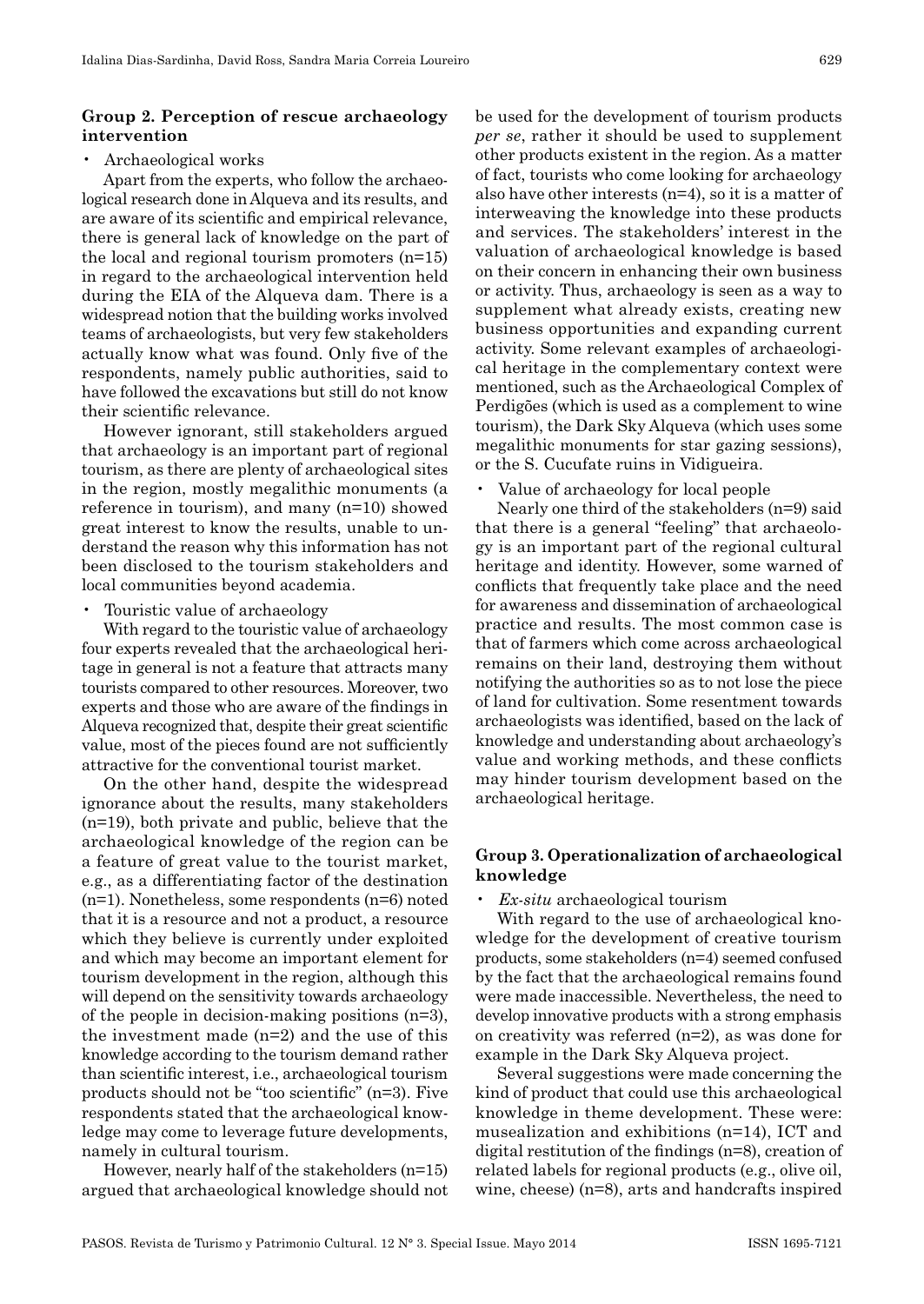by the findings (n=5), touristic routes that convey the new archaeological knowledge at other sites which remain visitable (n=5), themed events (i.e., Neolithic/Archaeological festival) (n=5), nautical themed activities (i.e., archaeological regatta) (n=2), projects for children (i.e., archaeological games)  $(n=2)$ , theatre plays  $(n=1)$  and a theme park  $(n=1)$ .

• Promotion of archaeological tourism

Several suggestions were made for promoting this kind of product, namely through the internet and social networks, which are free, newspapers and local radio stations, or through flyers and posters, or word-of-mouth.

The organization responsible for the tourism promotion of the Alentejo argued that marketing of the Alentejo destination should be taken as a whole, and that it cannot be done for the Alqueva alone because the larger the destination, the more visibility it has. This promotion should be done in an integrated way, that is, cross -marketing distinct businesses and products. According to this organization, isolated marketing has no impact, rather it must be massive in order to effectively reach the consumer. This interviewee supported the use of opinion -makers as an inexpensive way to advertise, with great impact, although journalists do not typically write about the archaeological heritage, and that opinion -makers for this kind of heritage should therefore be academics.

Two stakeholders indicated the need to assess and be aware of current market trends in order to understand what kind of product may have the highest value. The tourism authorities did point out that tourism is a business which requires the commodification of a resource in order for it to become a tourism product. In the process of product structuring - an activity that is the "most alluring but at the same time extremely frustrating" (regional tourism business association) – it is critical to keep in mind that the quality, success and sustainability of the tourism product depends on its consumption and demand by tourists.

These tourist expectations were commented in several interviews. Some (n=6) reported that it is essential to provide good content to tourists, who have made an investment in their holidays, in order to meet their expectations, because their satisfaction will determine the quality of their experience and their potential return in the future. A tour operator maintains that it is his duty to tell a good story to tourists and offer them something that allows them to understand the territory in an amusing way, even if this means he has to romanticize or "put a frill here or there that didn't even happen exactly like that but that strikes the tourist" (local tour operator).

# **Group 4. Realms of the experience in archaeological tourism (4E)**

This question was made to ascertain the respondents' point of view about the kind of experience that an archaeological tourism product should provide. Of the 35 stakeholders interviewed, three did not answer this question. In Table 1 we can see the number of times each realm was graded in position 1, 2, 3 or 4 in the order of significance (where 1=most relevant and 4=least relevant).

The results show a clear gap between the first two realms (Educational and Esthetic) and the latter two (Escapist and Entertainment).

The Educational and Esthetic realms were the most chosen in the first place by the stakeholders. Those who chose the Educational realm first (n=16) stated that archaeological tourism products should primarily provide a chance to acquire new knowledge, regardless of the depth, and that the search for new knowledge is part of the expectations of those who are interested in these kinds of products.

**Figure 1. Ranking of the realms of experience**



**Source:** by the stakeholders

On the other hand, those who chose the Esthetic realm first (n=11) argued that stimulation of the senses has to be part of the product – any tourism product – be it in the way it is structured and marketed or e.g. in the adrenalin it can create, because only then will it be able to stand out from the remaining offer and attract tourists regardless of their expectations or, for instance, their age.

The Escapist and Entertainment realms were more often placed in the 3rd and 4th places.

Those who mentioned the Escapist realm in first (n=5) argued that archaeological tourism should give people a different experience from their normal daily routine, and that "if the tourist is looking to feel the destination we should not give them too much information" (tourism entrepreneur). Others commented that archaeology is a door to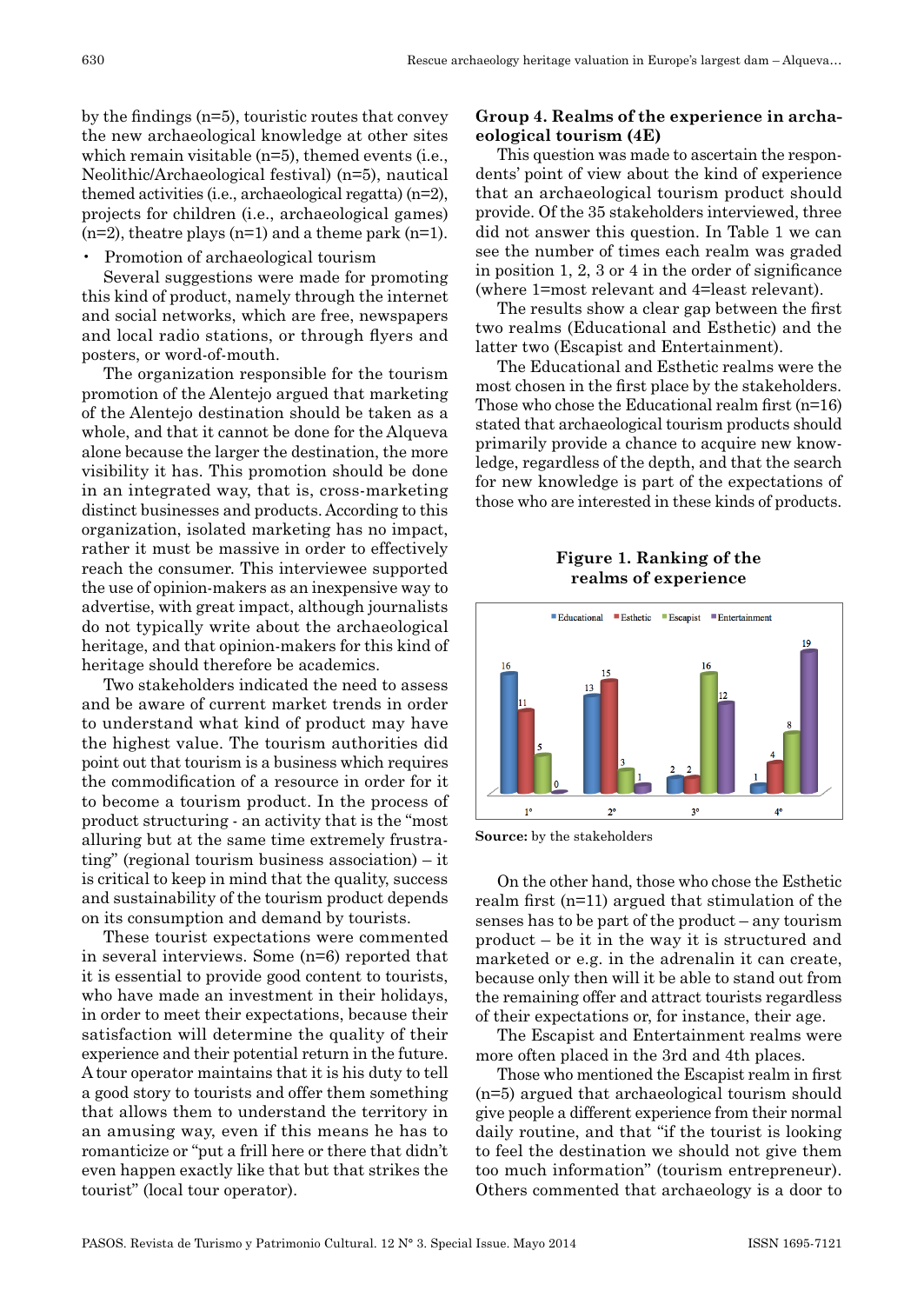the past that has potential to provide an immersive experience that transports tourists into another era, allowing them to escape from their own. Two stakeholders rejected the idea of tourism as a way to escape the daily routine, arguing that the knowledge obtained in these activities should be useful in their day -to -day life.

No interviewee chose the Entertainment realm first. Those who commented on this realm mentioned archaeology's potential for performances and shows, i.e. theatre plays, although it is clear from the results that this kind of event done only as entertainment is less important, in the view of local stakeholders, and more difficult to link to archaeological heritage.

# **7. Discussion**

The results from the interviews show that, contrary to expectations (Marujo, 2005; Turismo de Portugal, 2007), the Alqueva dam has not brought major changes to the regional tourism industry. While it is clear that the dam has altered the landscape, and that the dam and the Great Lake have become indisputable elements of interest to anyone visiting the region, however, according to stakeholders, it is far from being a destination ready for tourist consumption (Brandia Central, 2009). The increase in the number of people who visit the region is understandable given the extensive media coverage involving the dam project and construction, but, as stakeholders argue, these excursionists do not effectively contribute to short term tourism development.

Low tourism demand is directly related to the lack of supply of products and services. The emergence of the Amieira Marina is very relevant, and their supply of houseboats has become an important product for the region. However, considering the potential of the Great Lake and the expectations surrounding the dam, it falls short. Nonetheless, the success of this project indicates that it is possible to bring vigour to the region's economic fabric with small business projects more adequate to the local needs and reality, while simultaneously addressing a tourist needs.

The knowledge obtained from rescue archaeology intervention is, alongside the Great Lake, one of the main resources that the Alqueva dam project made available in the region. However, the results indicate that this knowledge, scientifically relevant as it may be, is not acknowledged as a valuable resource for tourism development because stakeholders are unaware of its existence and potential. To make it available for tourism purposes, a dissemination platform is required that can go beyond academic circles and inform local communities and tourism stakeholders, thus allowing them to acknowledge its potential and find the best way to convey this knowledge to tourists through the provision of products and services. Moreover, this platform should involve both the archaeological experts and the promoters of construction works responsible for environmental impact studies in order to stimulate communication and knowledge transfer between all the players allowing collaborative and well -targeted action.

One should note, however, that the archaeological knowledge in itself is not a tourism product. It is a resource, and as such requires some breaking down before it can be developed as business (Pereiro, 2009). The use of this knowledge for tourism purposes should take into account, among other aspects, the particular needs of the industry and the expectations of tourists looking to visit the region. In this case, it is up to the tourism stakeholders to convert this scientific knowledge into something that can be assimilated and interpreted by someone who is not an expert in archaeology – the tourist, who is on leisure and holiday – keeping in mind that the value of the tourism experience depends not only on the scientific accuracy of the facts but, most importantly, in the emotions that this experience stirs in the tourist (Holtorf, 2007; Richards, 2011a; Waitt, 2000). Furthermore a great deal of creativity and innovation in the planning, product engineering and marketing is necessary in order to differentiate these products from conventional archaeological tourism, frequently associated with a small niche of archaeologists on their holidays (Holtorf, 2007). It may be useful to start a pilot project showing how a collaborative development can evolve and offer adequate results.

Archaeological tourism in the Alentejo is primarily associated with the Megalithic period and activities that have as a central element the megalithic monuments. In a creative tourism framework, we propose to go beyond these monuments, this tangibility, taking archaeology to other contexts and transmitting this knowledge through innovative and unusual formats. This will enable the creation of an entirely distinct tourism offer in the region which may also benefit from and support the existing megalithic tourism products and services.

According to the results of this study, the development of tourism products and experiences based on archaeological knowledge should provide an experience of personal transformation by means of learning and/or stimulation of the senses of tourists. This is supported by Pine and Gilmore (1998) for whom products that involve a greater degree of participation should focus on learning and transmitting knowledge. For example, in a replica of a Neolithic burial chamber, the opportunity for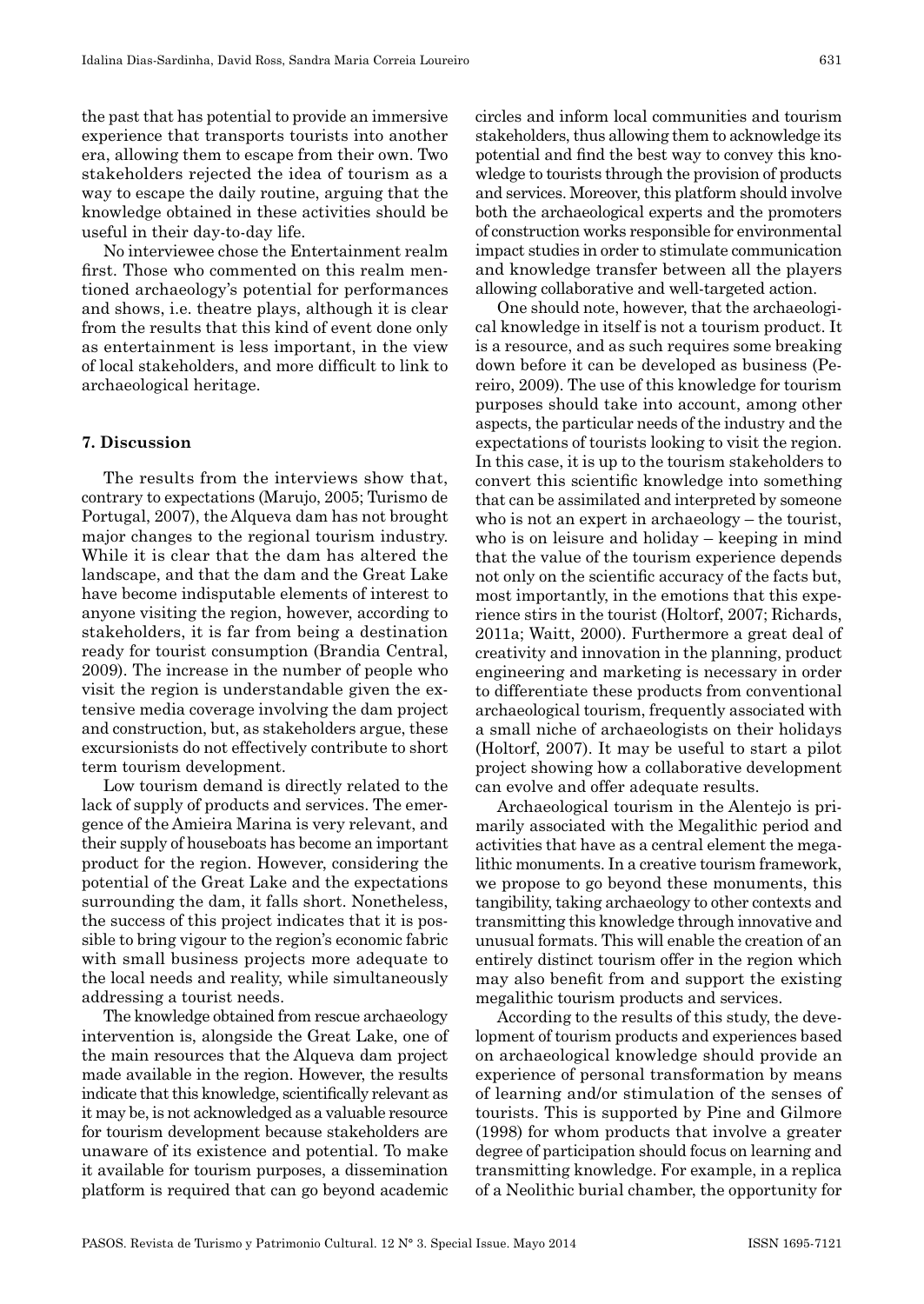tourists to engage in seemingly real archaeological excavations allows them to instruct themselves on the method and techniques of archaeological practice while simultaneously discovering the lifestyle and culture of Neolithic communities.

The more passive product can, *e.g*., provide an opportunity for the vacationer to simply feel to the place. A cromlech visitor who appreciates immerging in the spirituality of the place can see this experience enriched with knowledge about the value or the social function of the monument to Neolithic populations. In another case, the experience of contemplating the night sky among menhirs can be enriched if you understand the worldview of the Neolithic communities and how their lives were governed by the stars. Moreover, replication by digital means, *e.g.* by installing a "digital cave", enables a highly immersive experience.

However, the key issue is the product customization and personalization by the tourists, *i.e*., the experience should be tailored as to correspond to their expectations. In this sense, tourists must feel that they can choose between an experience that transmits the knowledge in an academic way or in an imaginative way, for example. In the case of a Neolithic burial chamber replica that allows tourists to excavate and keep as souvenirs some artefacts placed there beforehand, the veracity and authenticity of the findings are not as important, rather the value of the experience is placed on the chance to dig immersed in the environment of an archaeological site. This makes it possible to use the acquired knowledge concerning the funerary practices to provide an immersive experience of archaeology without the need to actually present the real human remains unearthed during the salvage excavations.

Finally, it should be stressed that in creative tourism it is easier to create a supply of products and services than it is to ensure demand (Tan *et al.*, 2013), a fact also stressed by the tourism authorities of the Alentejo. The introduction of creative archaeological tourism products in the market must happen gradually, respecting regional dynamics and complementing existing products and resources with the new archaeological knowledge. In this sense, we believe the findings of this study may assist in the strategic management of the Alqueva tourism destination and product planning in light of the new trends of creative tourism and experience economy (Coccossis, 2009; Morgan *et al.*, 2009; Oh *et al.*, 2007).

#### **8. Conclusion**

It is generally agreed that never in the history of Portuguese archaeology have there been such

important empirical findings in terms of volume, geographical area studied and scientific knowledge generated as the venture carried out in the Alqueva region (Fabião, 2002).

This study shows that not much has changed in relation to the tourism experience in the region since the construction of the Alqueva dam and the filling of the reservoir. However, it is shown that the knowledge obtained from the rescue archaeology intervention can add to the current tourist experience. Since some of the existing tourism products already deal with archaeological sites, namely megalithic monuments, it is likely that the Alqueva's new archaeological knowledge will have to be progressively integrated into the market through selected products, bringing gradual change in the overall tourism experience and also convincing local entrepreneurs and institutional stakeholders of the potential of creative archaeological tourism in the region. Nevertheless, given the fact that the archaeological excavations are recent and most of the findings remain unpublished and unknown to the general public, including the local communities and tourism stakeholders, one cannot expect that the regional tourism industry will benefit from this heritage in the short term, as understandable also from the information collected in the here presented exploratory study.

# **Acknowledgements**

This project was co-funded by the Fundação para a Ciência e Tecnologia (ref. PTDC/ HIS-ARQ/114077/2009 and PEst-OE/SADG/ UI0428/2013) and the Operational Competitiveness Programme - COMPETE. The authors would like to thank all the stakeholders that contributed for this study. We also give thanks to António Carlos Valera for the coordination of the project necessary to the success of this task and Elizabeth Kastenholz for her comments on the text. All mistakes are of the authors' responsibility.

#### **Bibliography**

- Albarello, L, Digneffe, F., Hiernaux, J.P., Maroy, C., Ruquoy, D. and Saint -Georges, P.
- 1997 Práticas e métodos de investigação em ciências sociais. Lisboa: Gradiva.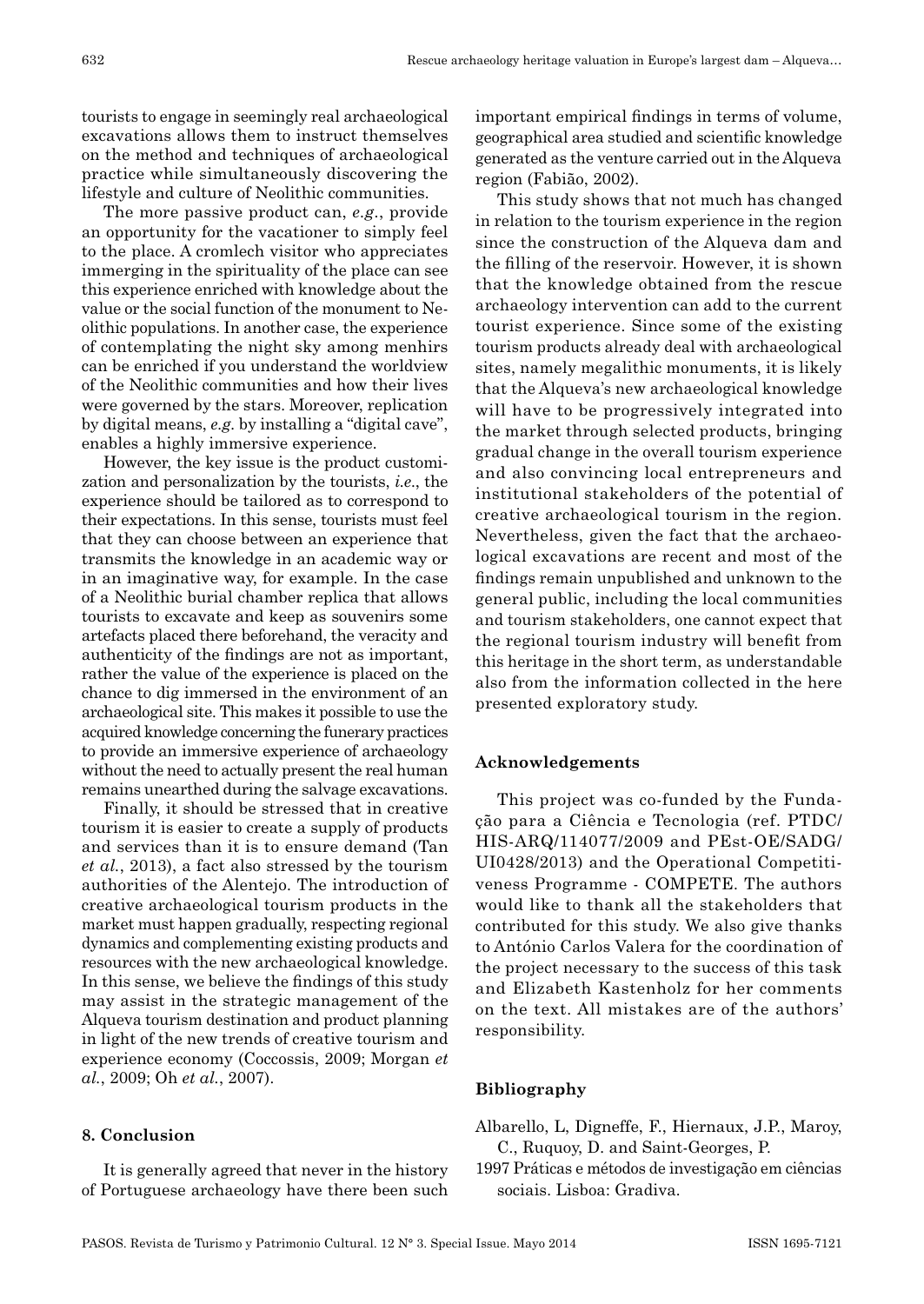Brandia Central

2009 Estudo de avaliação da atratividade dos destinos turísticos de Portugal – Alqueva. Retrieved October 24, 2013, from http://www.turismodeportugal.pt/Portugu%C3%AAs/ProTurismo/ destinos/destinostur%C3%ADsticos/

Bugalhão, J.

- 2011 "A arqueologia portuguesa nas últimas décadas". Arqueologia e História, 60 -61: 19 -43.
- Coccossis, H.
- 2009 "Sustainable development and tourism: opportunities and threats to cultural heritage from tourism". In Girard, L. F. and Nijkamp, P. (Eds), Cultural tourism and sustainable local development (pp. 47 -56). Surrey: Ashgate.

EDIA, S.A.

- n.d.a Histórico. Retrieved May 28, 2013, from http:// www.edia.pt/edia/index.php/o -empreendimento/ historico.
- n.d.b Mapa de localização. Retrieved May 28, 2013, from http://www.edia.pt/edia/index.php/o- -empreendimento/mapa -de -localizacao.

Fabião, C.

- 2002 "Intervenções arqueológicas no regolfo da barragem de Alqueva". Al -Madan, 11 (2): 88 -90.
- Ferreiro, M. F., Gonçalves, M. E. and Costa, A.

2013 "Conflicting values and public decision: the Foz Côa case". Ecological Economics, 86: 129 -135.

Gentile, C., Spiller, N. and Noci, G.

2007 "How to sustain the customer experience: an overview of experience components that co -create value with the customer". European Management Journal, 25 (5): 395 -410.

1997 "Stakeholder methodologies in natural resource management: a review of principles, contexts, experiences and opportunities". Agricultural Systems, 55 (2): 173 -193.

Hayes, D. and MacLeod, N.

2007 "Packaging places: designing heritage trails using an experience economy perspective to maximize visitor engagement". Journal of Vacation Marketing, 13 (1): 45 -58.

Holtorf, C.

- 2007 "Learning from Las Vegas: archaeology in the experience economy". The SAA Archaeological Record, 7 (3): 6 -10.
- Lastra -Anadón, C., Dias, J. N., Toribio, M. D., Minguela, R. and Aguilera, R. F.
- 2011 The Andalucía tourism cluster. Retrieved January 8, 2013, from http://www.isc.hbs.edu/ pdf/Student\_Projects/Spain\_%28Andalucia%29\_ Tourism\_2011.pdf

Marujo, M.

2005 "Alqueva e a nova paisagem turística". Revista Turismo and Desenvolvimento, II (2): 145 -148. Morgan, M., Elbe, J. and Curiel, J. E.

2009 "Has the experience economy arrived? The views of destination managers in three visitor- -dependent areas". International Journal of Tourism Research, 11: 201 -216.

Oh, H., Fiore, A. M. and Jeoung, M.

- 2007 "Measuring experience economy concepts: tourism applications". Journal of Travel Research, 46: 119 -132.
- Oliveira, J.
- 2002 "Megalitismo e 'arqueo -etnografia'". Al -Madan, 11 (2): 165 -171.

Pereiro, X.

- 2009 Turismo cultural: uma visão antropológica. Retrieved December 15, 2013, from http:// www.pasosonline.org/Publicados/pasosoedita/ PSEdita2.pdf.
- Pine, B. J. and Gilmore J. H.
- 1998 "Welcome to the experience economy". Harvard Business Review, 76 (4): 97 -105.
- Richards, G.
- 2011a "Creativity and tourism: the state of the art". Annals of Tourism Research, 38 (4): 1225–1253.
- 2011b "Cultural tourism trends in Europe: a context for the development of cultural routes". In Khovanova -Rubicondo, K. (Ed.), Impact of European cultural routes on SMEs' innovation and competitiveness (p. 21 -39). Strasbourg: Council of Europe Publishing.

Richards, G. and Wilson, J.

2006 "Developing creativity in tourist experiences: a solution to the serial reproduction of culture?". Tourism Management, 27: 1209 -1223.

Saldaña, J.

- 2009 The coding manual for qualitative researchers. London: Sage.
- Schmitt, B.
- 1999 "Experiential marketing". Journal of Marketing Management, 15 (1 -3): 53 -67.
- Silva, A. C.
- 2002 "Avaliação dos impactes arqueológicos em Alqueva: a formação do Quadro Geral de Referência". Al -Madan, 11 (2): 56 -62.
- Silva, A. M.
- 2005 "O acompanhamento arqueológico de obras: uma intervenção muito própria". Revista Portuguesa de Arqueologia, 8 (1): 459 -469.
- Stamboulis, Y. and Skayannis, P.
- 2003 "Innovation strategies and technology for experience -based tourism". Tourism Management, 24: 35 -43.

Tan, S., Kung, S. and Luh, D.

2013 "A model of creative experience in creative tourism". Annals of Tourism Research, 41: 153 -174.

Grimble, R. and Wellard, K.